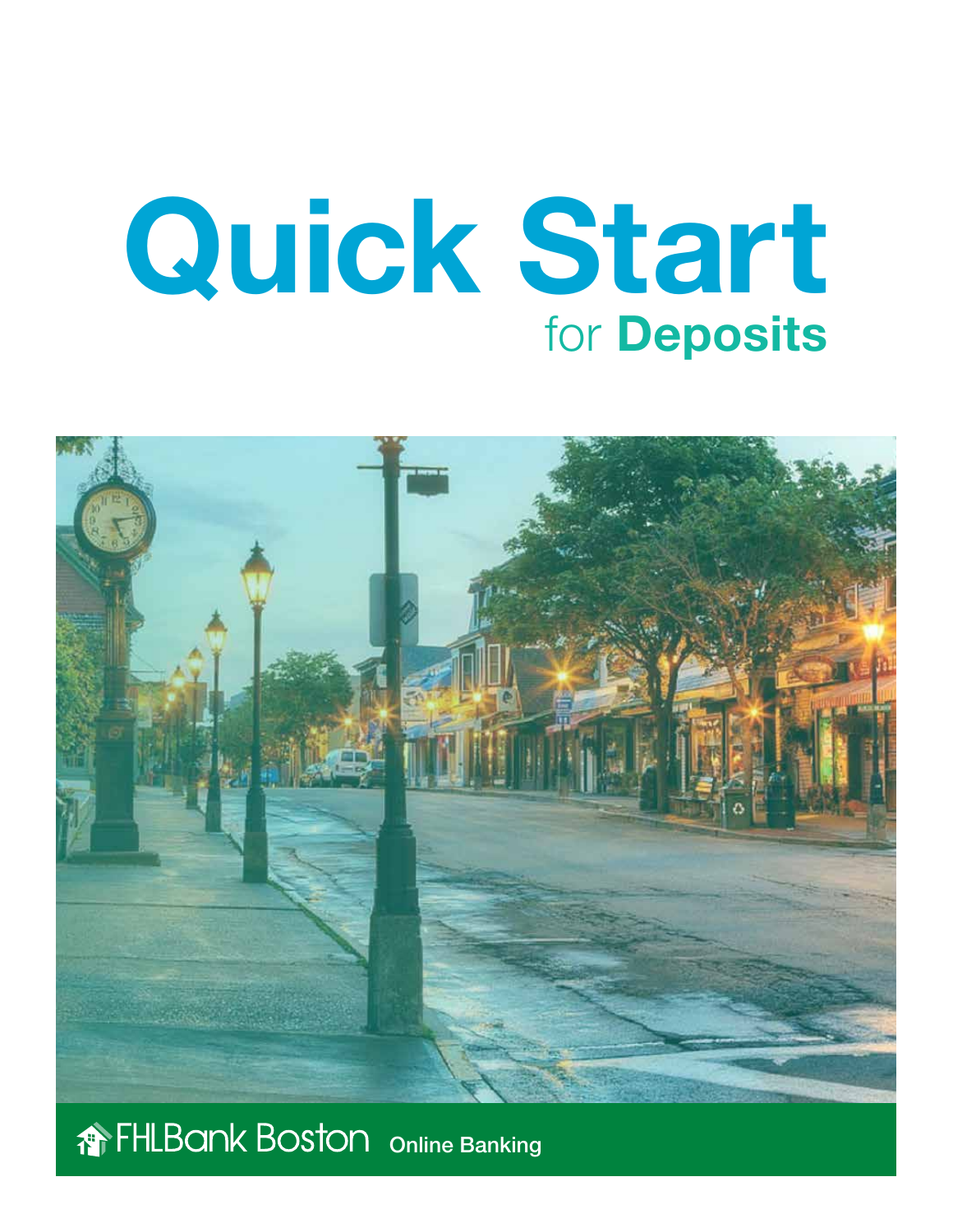

| <b>Create New Transfer</b> 1.1.1.1 |
|------------------------------------|
| View Transfer List 3               |
| <b>View Deposit Accounts4</b>      |

**The FHLBank Boston** Online Banking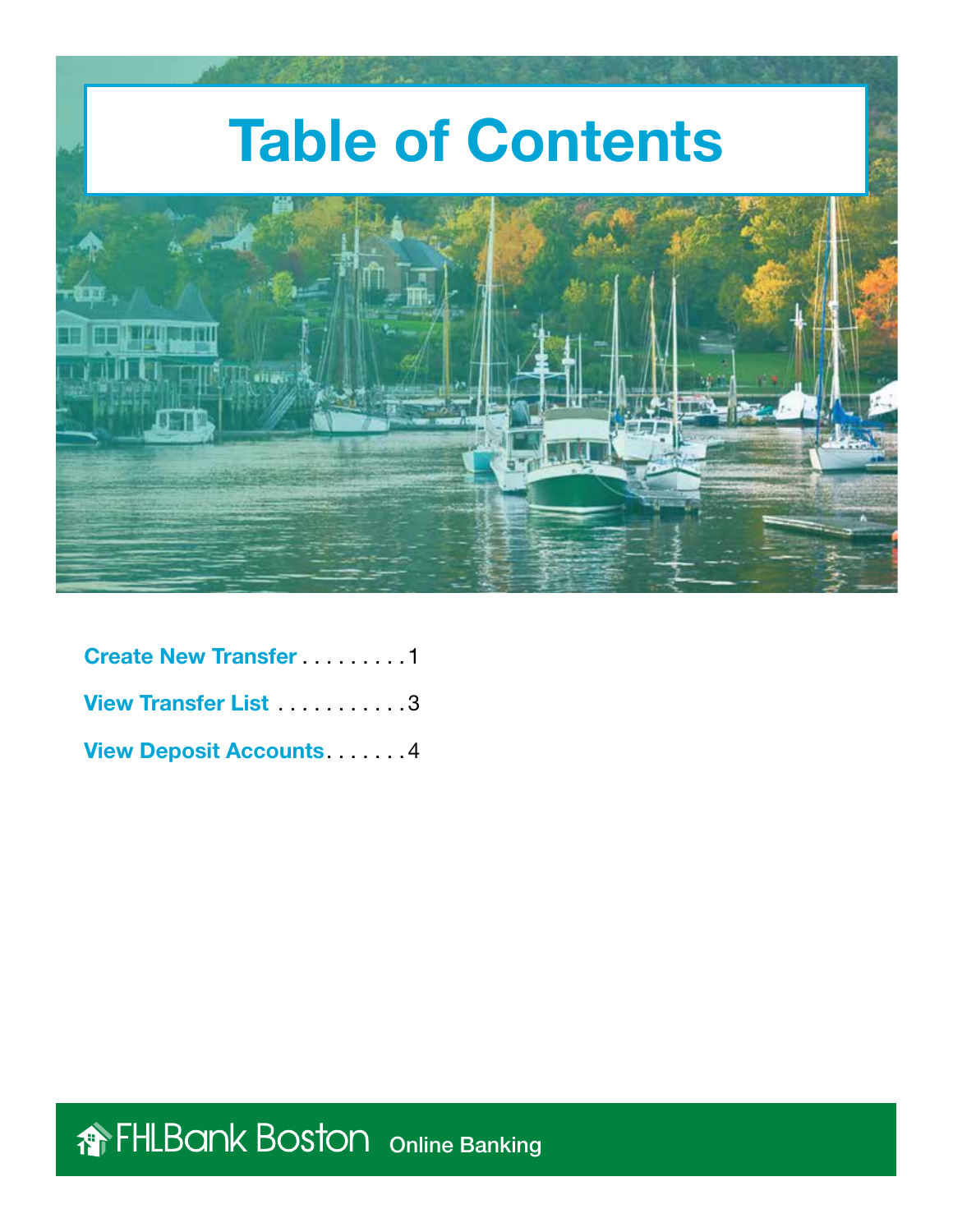# <span id="page-2-0"></span>STEP 1/4 Navigate to the Create New Transfer Page

• Once logged in, scroll to the left-hand navigation, click on the "Deposits" icon, and select "Create New Transfer" from the drop-down menu.

Navigation Tip: Hover over each icon to see the options or click on the button to expand the menu view.



# **STEP 2/4** Select Accounts

- • Your eligible accounts to "Transfer From" and "Transfer To" are available in the drop-down boxes.
- Note: You cannot "transfer from" an account with a zero or negative balance with the exception of your IDEAL Way account.

| Transfer From                    |  |
|----------------------------------|--|
| Account   Balance                |  |
| 00000123, DDA \$3,108,957.71     |  |
|                                  |  |
|                                  |  |
| Transfer To<br>Account   Balance |  |
| Select An Account                |  |
| Select An Account                |  |
| 00000124, DDA \$38,198,189.01    |  |
| 00000125, DDA \$2,473,812.04     |  |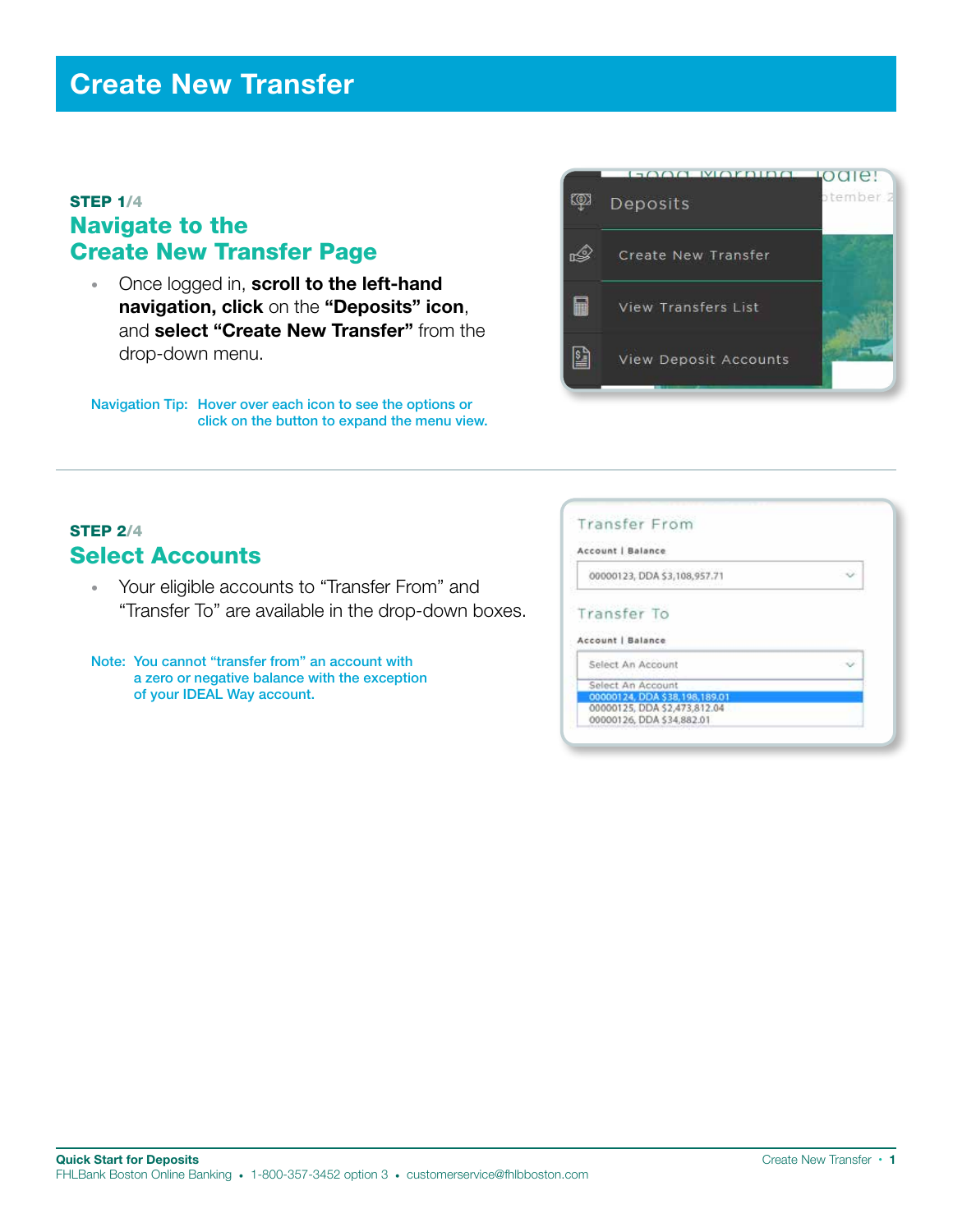## STEP 3/4 Enter a Transfer Amount

- The transfer amount cannot exceed the amount available in the "Transfer From" account. (Your IDEAL Way account is an exception.)
- When you are finished, click "Continue."

## **STEP 4/4** Review and Submit

- Review the preview of your transfer request. If it is correct, click "Submit."
	- You will see a confirmation that your transfer has been submitted. From here, you may create a new transfer or view your transfer list.
- If it is not correct, **click "Back"** to make changes.
- Note: We are aware of some on-screen inconsistencies when using the "Back" button. Please refresh your browser or hover over the left-hand navigation bar to view your navigation options.

#### **Transfer Preview**

From Account

**Transfer Amount** \$200,000.00

To Account **Transfer Amount**  00000123, DDA

- 00000124, DDA
- \$200,000.00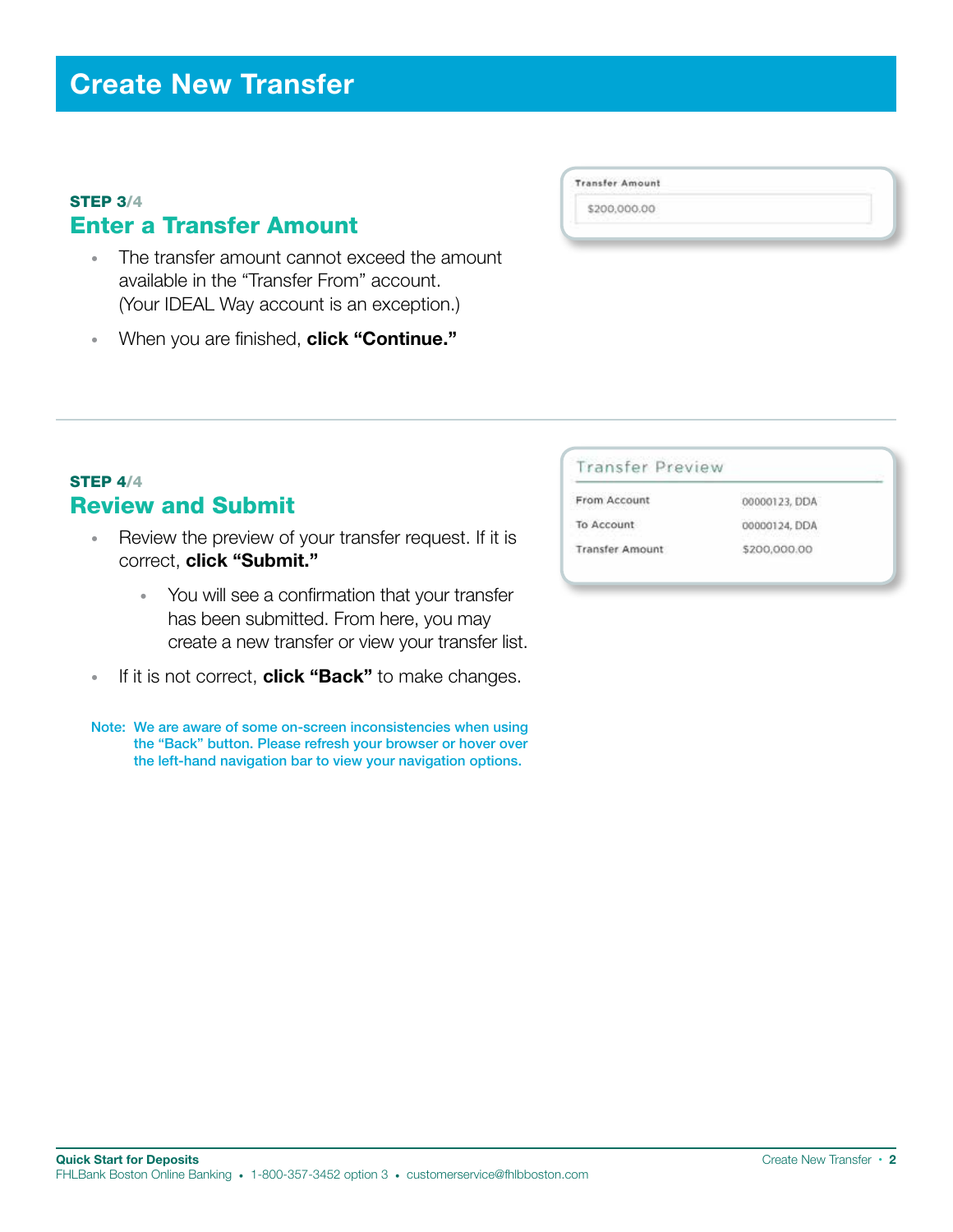# <span id="page-4-0"></span>STEP 1/2 Navigate to the View Transfer List Page

• Scroll to the left-hand navigation, click on the "Deposits" icon, and select "View Transfers List" from the drop-down menu.



# STEP 2/2 Review Transfer List

• On the View Transfer List page, you'll see transfers from the current day that your institution completed in Online Banking.

Note: You will not see deposit transactions executed over the phone through FHLB Boston.

| 1.5eg No. | Tramaction Date                         | 1 From Account<br>in it is not a substitute of the pro- | To Account    | and the European State<br>Amount                                                      | Source<br><b>STATISTICS</b>                         |  |
|-----------|-----------------------------------------|---------------------------------------------------------|---------------|---------------------------------------------------------------------------------------|-----------------------------------------------------|--|
| 27001     | 09/20/2017                              | THE REPORT OF A STATE RING.<br>00000123                 | 00000124      | \$150,000.00<br>--------                                                              | name@email.com                                      |  |
| 28001     | 09/20/2017<br><b>RUNATION STATE CAR</b> | 00000123<br>the state of the anti-                      | 10000125<br>. | ALIM June 4, Indiana Northern<br>\$50,050.00<br>where the contract of the contract of | name@email.com<br>THE REPORT FOUNDATION OF THE REAL |  |